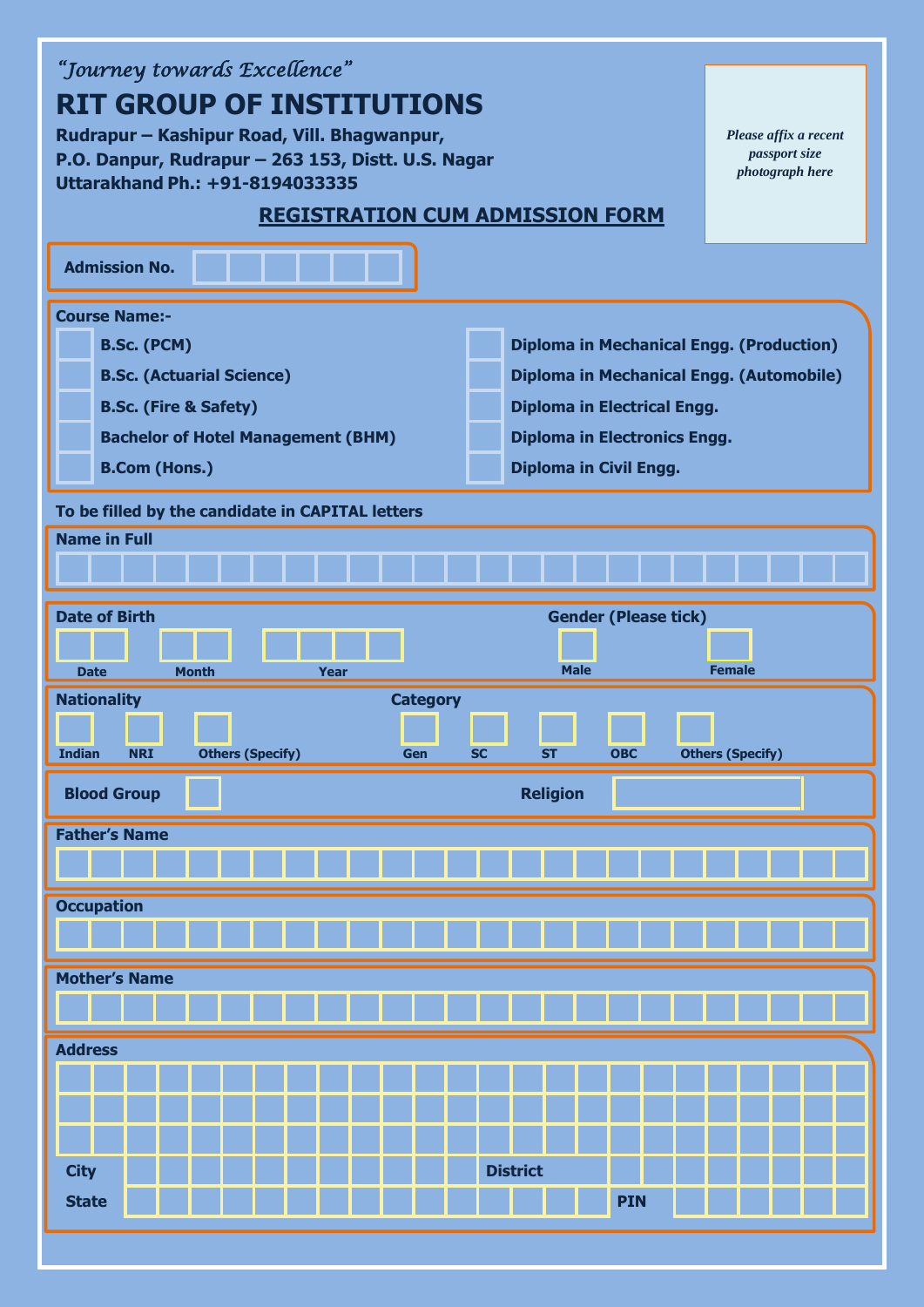| <b>E-mail address (if any)</b>                   |                |  |                 |  |                          |                                  |                       |                                 |                   |  |
|--------------------------------------------------|----------------|--|-----------------|--|--------------------------|----------------------------------|-----------------------|---------------------------------|-------------------|--|
|                                                  |                |  |                 |  |                          |                                  |                       |                                 |                   |  |
| Parent's Phone No. (with STD Code)               |                |  |                 |  |                          |                                  | <b>Mobile No.</b>     |                                 |                   |  |
|                                                  |                |  |                 |  |                          |                                  |                       |                                 |                   |  |
| <b>Emergency Contact</b><br><b>Name</b>          |                |  |                 |  |                          |                                  | <b>Contact Number</b> |                                 |                   |  |
|                                                  |                |  |                 |  |                          |                                  |                       |                                 |                   |  |
| <b>E-mail address (if any)</b>                   |                |  |                 |  |                          |                                  |                       |                                 |                   |  |
|                                                  |                |  |                 |  |                          |                                  |                       |                                 |                   |  |
| <b>Local Guardian</b><br><b>Name</b>             |                |  |                 |  |                          |                                  |                       |                                 |                   |  |
|                                                  |                |  |                 |  |                          |                                  |                       |                                 |                   |  |
| <b>Address</b>                                   |                |  |                 |  |                          |                                  |                       |                                 |                   |  |
|                                                  |                |  |                 |  |                          |                                  |                       |                                 |                   |  |
| <b>City</b>                                      |                |  |                 |  | <b>District</b>          |                                  |                       |                                 |                   |  |
| <b>State</b>                                     |                |  |                 |  |                          |                                  | <b>PIN</b>            |                                 |                   |  |
|                                                  |                |  |                 |  |                          |                                  |                       |                                 |                   |  |
| <b>E-mail address (if any)</b>                   |                |  |                 |  |                          |                                  |                       |                                 |                   |  |
|                                                  |                |  |                 |  |                          |                                  |                       |                                 |                   |  |
| <b>Phone No. (with STD Code)</b>                 |                |  |                 |  |                          |                                  | <b>Mobile No.</b>     |                                 |                   |  |
|                                                  |                |  |                 |  |                          |                                  |                       |                                 |                   |  |
| <b>Educational Qualification</b>                 |                |  |                 |  |                          |                                  |                       |                                 |                   |  |
| <b>Examination</b>                               | <b>Subject</b> |  |                 |  | <b>Board/ University</b> | <b>Year of</b><br><b>Passing</b> | Max.<br><b>Marks</b>  | <b>Marks</b><br><b>Obtained</b> | <b>Percentage</b> |  |
| <b>High School</b><br>(10 <sup>th</sup> )        |                |  |                 |  |                          |                                  |                       |                                 |                   |  |
| <b>Intermediate</b><br>$(12^{th})$               |                |  |                 |  |                          |                                  |                       |                                 |                   |  |
| <b>Others</b><br>(Specify)                       |                |  |                 |  |                          |                                  |                       |                                 |                   |  |
| <b>JEEP / Other Entrance Examination Details</b> |                |  |                 |  |                          |                                  |                       |                                 |                   |  |
| <b>Roll No.</b>                                  |                |  |                 |  |                          |                                  | <b>Overall Rank</b>   |                                 |                   |  |
|                                                  |                |  |                 |  |                          |                                  |                       |                                 |                   |  |
|                                                  |                |  |                 |  |                          |                                  |                       |                                 |                   |  |
| <b>Transport Facility</b>                        |                |  | <b>Required</b> |  |                          |                                  |                       | <b>Not Required</b>             |                   |  |
|                                                  |                |  |                 |  |                          |                                  |                       |                                 |                   |  |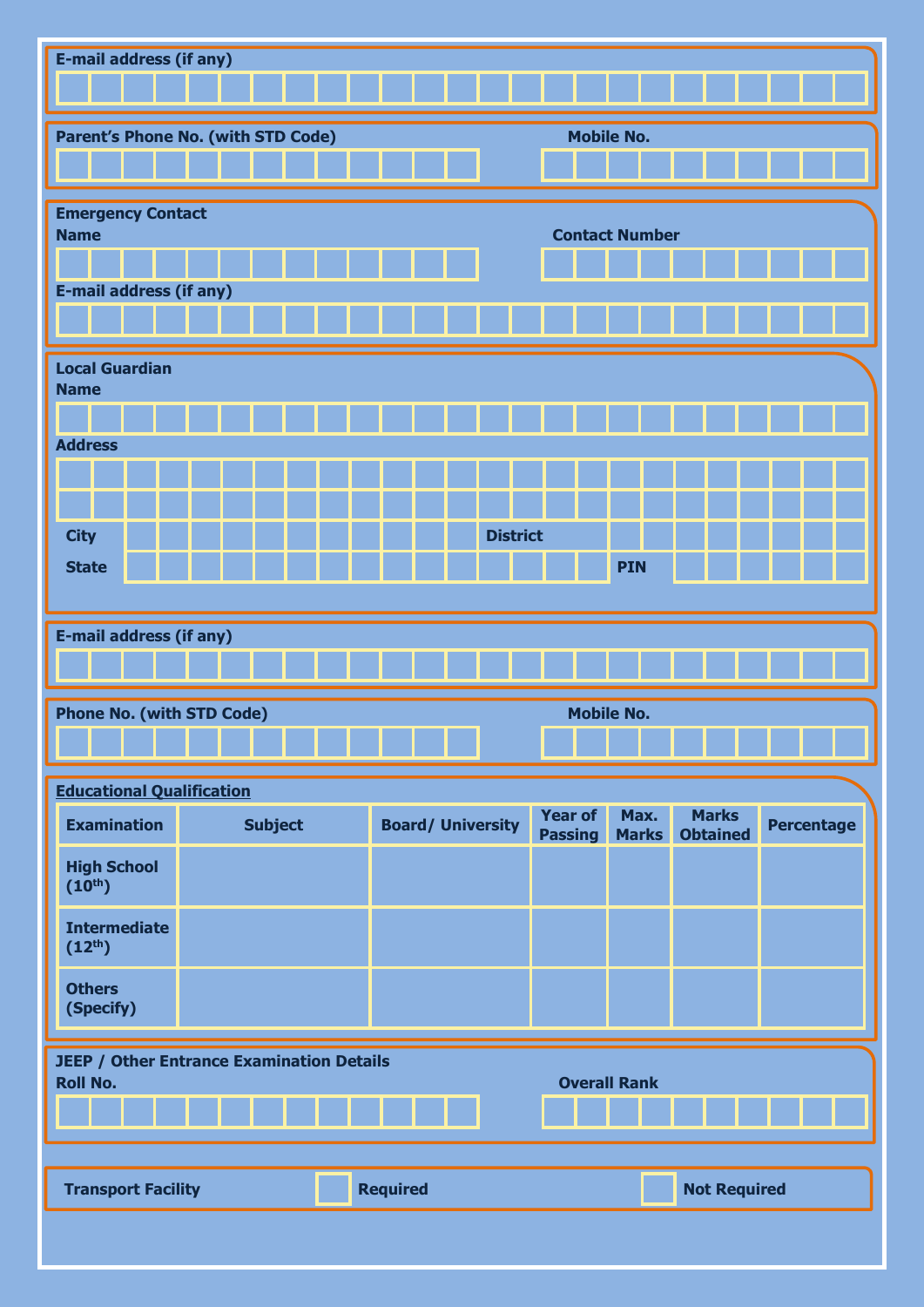# **DECLARATION**

I **I I EXECUTE THE INTERFALL HERE** hereby certify & confirm that the information filled in the Form is complete and accurate in all respects. I understand and commit that misrepresentation of the facts will justify denial of admission/ cancellation of admission/ expulsion from the institute besides rendering me liable to such action as the Institute/ Board may deem proper. If at any stage it is found, I do not fulfill the minimum prescribed eligibility criteria of the Board / University, my admission granted by the Institute be cancelled and I will have no right/ claim towards the Institute. I hereby undertake that I have carefully gone through the eligibility conditions prescribed in the prospectus/ website for the program I am applying for and shall appear in the entrance examination/ counseling of the Institute after satisfying myself that I do fulfill the same.

| <b>Date</b>  | D | D | M | M | $\overline{V}$ | $\overline{V}$ | $\overline{V}$ | $\overline{V}$ |
|--------------|---|---|---|---|----------------|----------------|----------------|----------------|
| <b>Place</b> |   |   |   |   |                |                |                |                |

## **Attention applicants**

### **Before you submit this form, please make sure that the following are attached:**

- 1. Candidates are required to submit a self-attested photocopy of qualifying exam marksheet  $(10<sup>th</sup>, 12<sup>th</sup>)$ and Qualifying Examination) and Test Score Card (If Applicable) within one week of declaration of result, failing which, the claim for admission stands cancelled. Diploma in Engineering candidates have to produce original JEEP Score Card at the time of Counseling, failing which the candidature will not be accepted. No claim including fee refund thereafter will be considered.
- 2. **Registration Fee:** Registration fee of **250/- for diploma program** and **1500/- for degree program** through Cash / Bank.
- 3. Domicile and Category certificate (only in case of Uttarakhand candidates).

### **Please also note that –**

### **1. Registration Fee is not refundable under any circumstances.**

**2. Registration does not guarantee admission.**

### **UNDERTAKING BY THE APPLICANT**

- a) I hereby affirm that the statements made, information furnished in my application for admission are true to the best of my knowledge and belief. I hereby declare that I have understood the rules and regulations of the Institute. I understand that association, whether active or passive with any unlawful organization is forbidden. I assure to abide by the rules, regulations and discipline of the Institute.
- b) I hereby agree to make good any loss or damage to books, apparatus and furniture or any other property belonging to the Institute which may be caused due to my own carelessness and negligence or as a consequence of a group.
- c) I solemnly pledge not to indulge in ragging and also I am aware that I will be expelled from the Institute and the criminal proceedings will be instituted against me if I indulge in any act of ragging directly or indirectly, as per directions given by the honourable courts.
- d) I am aware that smoking, consumption of Tobacco and drinking alcohol is strictly prohibited and punishable in the campus and the hostels and I assure that I shall abide such restrictions.
- e) Library Rules
	- $\ddotplus$  I agree to follow the library rules of the Institute.
	- $\perp$  I shall return the books borrowed from the library within the stipulated time period.
	- $\ddotmark$  I shall not allow any other person to borrow any book from the library on my library card.
	- $\downarrow$  I shall not mutilate, deface or cause any damage to the library books.
	- $\downarrow$  I shall be solely and fully responsible for the books that have been issued to me.
- f) **I am aware that a minimum of 75% attendance per semester is required before my candidature is cleared by the Institute for any examination, whether conducted by the Board / University or by the Institute.** I am also aware that the Institute has to clear my candidature before I am allowed to appear in the